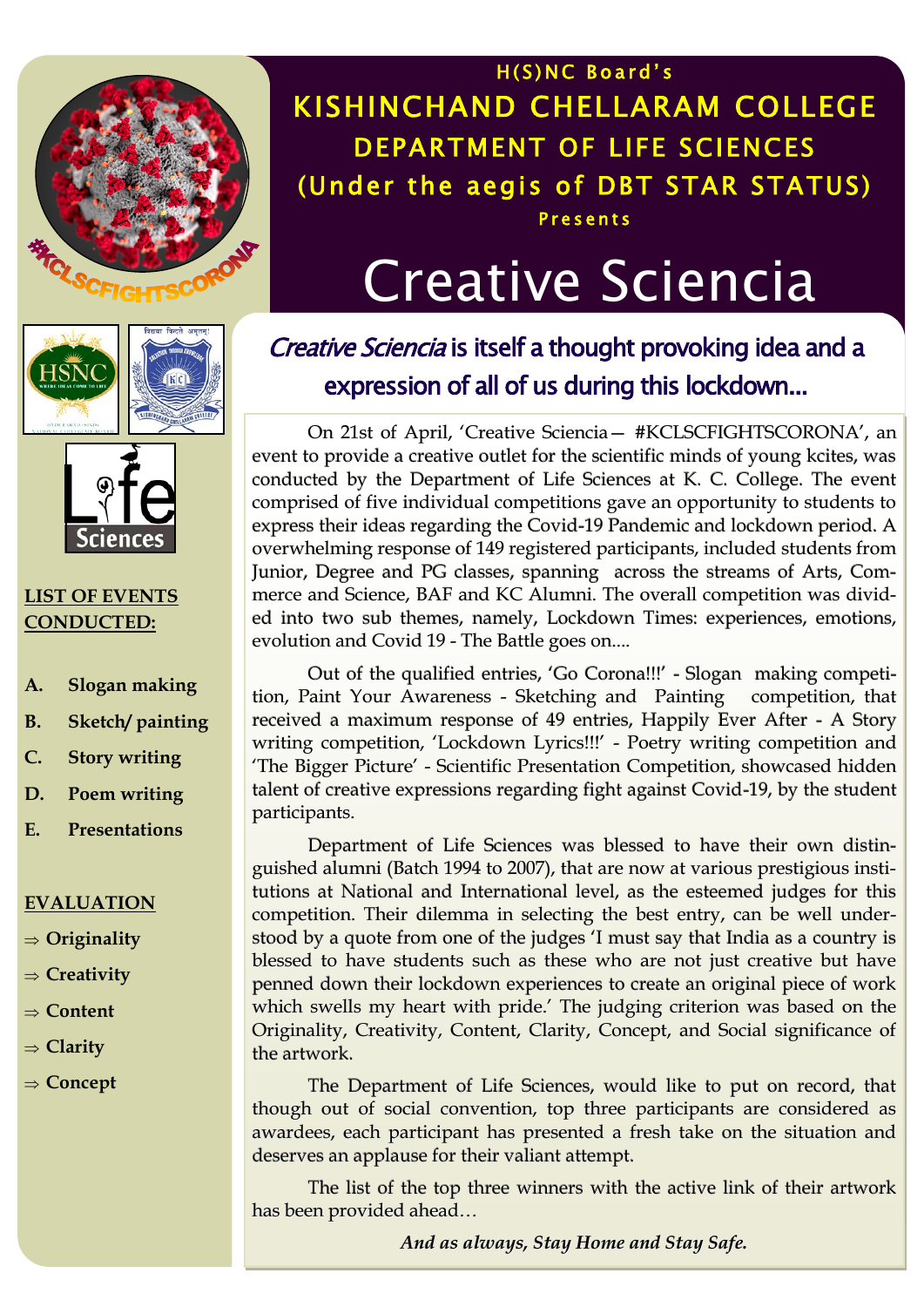

|                                            | Sr Prize                                                 | <b>Name</b>                    | <b>Class and Year</b>      |  |  |  |  |
|--------------------------------------------|----------------------------------------------------------|--------------------------------|----------------------------|--|--|--|--|
|                                            | <b>GO CORONA!!! - SLOGAN MAKING COMPETITION</b>          |                                |                            |  |  |  |  |
| $\mathbf{1}$                               | <b>FIRST</b>                                             | Sanskar Khatri                 | F. Y. J. C. Science        |  |  |  |  |
| $\overline{2}$                             | <b>SECOND</b>                                            | Ram Taru Chavan                | F. Y. B. Sc                |  |  |  |  |
| 3                                          | <b>THIRD</b>                                             | Faaiza Rashid Pathan F.Y.B.A.F |                            |  |  |  |  |
| PAINT YOUR AWARENESS - SKETCHING/ PAINTING |                                                          |                                |                            |  |  |  |  |
| $\mathbf{1}$                               | <b>FIRST</b>                                             | <b>Bhoomi Dubal</b>            | $T.Y. B.$ Sc.              |  |  |  |  |
| $\overline{2}$                             | SECOND                                                   | Savina Hegde                   | F. Y. B. Sc.               |  |  |  |  |
| 3                                          | <b>THIRD</b>                                             | Sanskar Khatri                 | F. Y. J. C. Science        |  |  |  |  |
| THE BIGGER PICTURE -                       |                                                          |                                |                            |  |  |  |  |
| <b>SCIENTIFIC PRESENTATION COMPETITION</b> |                                                          |                                |                            |  |  |  |  |
| $\mathbf{1}$                               | <b>FIRST</b>                                             | Uzma Imtiyaz Shaikh            | Alumni, B. Sc., 2019 batch |  |  |  |  |
| $\overline{2}$                             |                                                          | <b>SECOND</b> Pratik Shetye    | Alumni, B. Sc., 2018 batch |  |  |  |  |
|                                            | To view the content of the winners, Click the link below |                                |                            |  |  |  |  |

**https://drive.google.com/drive/folders/1lBYJUQPdZst2yU61gi8iKWgpOhiQ\_3IL? usp=sharing**

**Follow us at - https://www.instagram.com/kclsd2020/**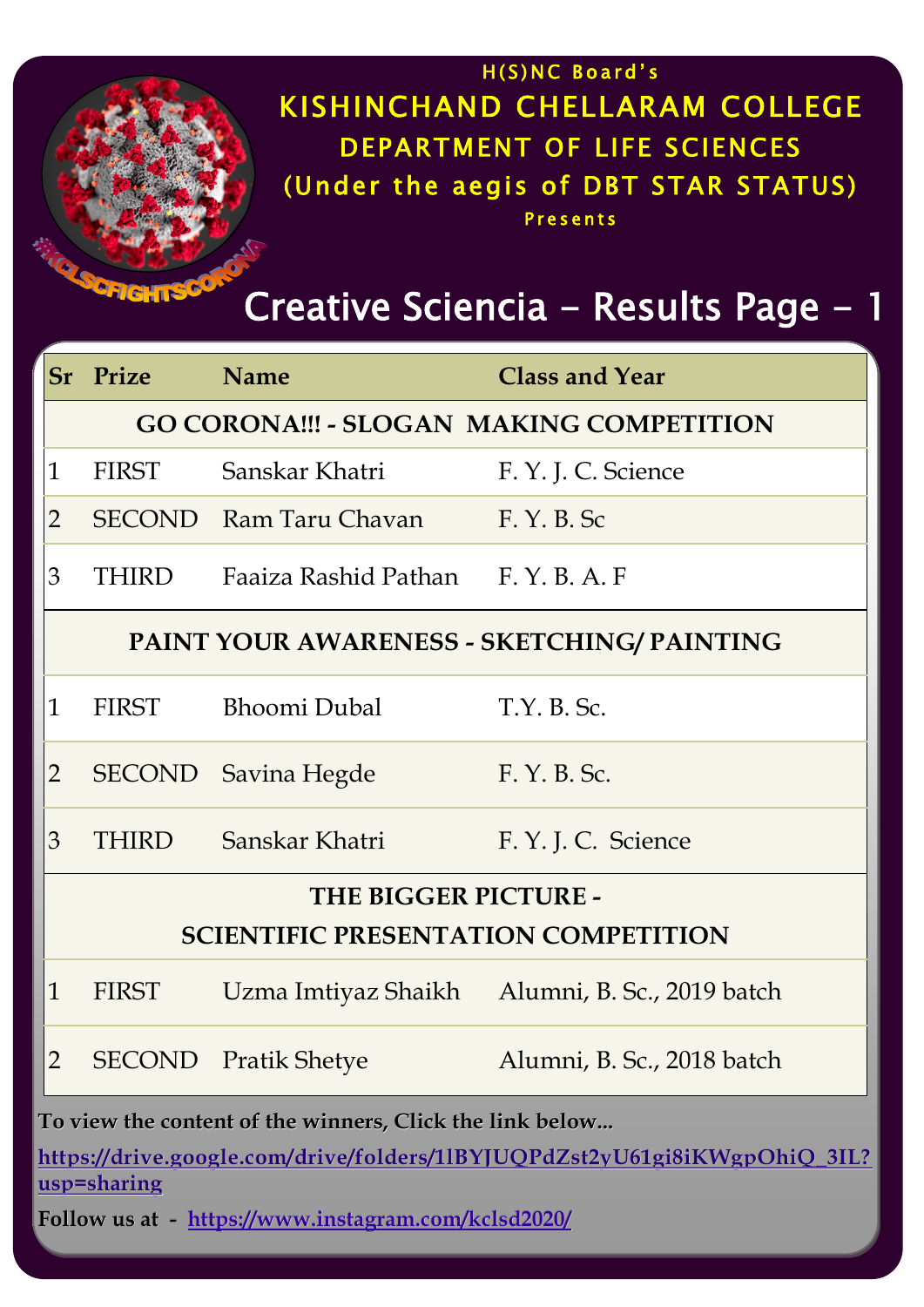### $H(S)NC$  Board's KISHINCHAND CHELLARAM COLLEGE DEPARTMENT OF LIFE SCIENCES (Under the aegis of DBT STAR STATUS) **Presents**

Creative Sciencia - Results Page - 2

|                                                        | <b>Sr Prize</b> | Name and artwork                     | <b>Class and Year</b> |  |  |  |  |  |
|--------------------------------------------------------|-----------------|--------------------------------------|-----------------------|--|--|--|--|--|
| <b>HAPPILY EVER AFTER - STORY WRITING COMPETITION</b>  |                 |                                      |                       |  |  |  |  |  |
| $\mathbf{1}$                                           | <b>FIRST</b>    | Neha Yogesh Naik                     |                       |  |  |  |  |  |
|                                                        |                 | <b>Lockdown Times</b>                | F. Y. J. C. Arts      |  |  |  |  |  |
| 2                                                      | <b>SECOND</b>   | Akanksha Kulkarni                    |                       |  |  |  |  |  |
|                                                        |                 | <b>COVID 19:- The battle goes on</b> | T. Y. B. Sc.          |  |  |  |  |  |
| 3                                                      | <b>THIRD</b>    | Uzma Imtiyaz Shaikh                  | Alumni, B. Sc.        |  |  |  |  |  |
|                                                        |                 | A Lesson from Lockdown               | 2019 batch            |  |  |  |  |  |
| <b>LOCKDOWN LYRICS!!! - POETRY WRITING COMPETITION</b> |                 |                                      |                       |  |  |  |  |  |
|                                                        | <b>FIRST</b>    | Sukhaina Abbas                       | Alumni, B. Sc.        |  |  |  |  |  |
| $\mathbf{1}$                                           |                 | The lockdown privileges              | 2019 batch            |  |  |  |  |  |
|                                                        | <b>SECOND</b>   | <b>Kelly Nigrel</b>                  |                       |  |  |  |  |  |
| $\overline{2}$                                         |                 | Breathe                              | F. Y. B. Sc.          |  |  |  |  |  |
| 3                                                      | THIRD           | Faaiza Rashid Pathan                 |                       |  |  |  |  |  |
|                                                        |                 | <b>Lockdown times</b>                | F. Y. B. A. F.        |  |  |  |  |  |

**To view the content of the winners, Click the link below...**

**CFIG** 

**https://drive.google.com/drive/folders/1lBYJUQPdZst2yU61gi8iKWgpOhiQ\_3IL? usp=sharing**

**Follow us at - https://www.instagram.com/kclsd2020/**